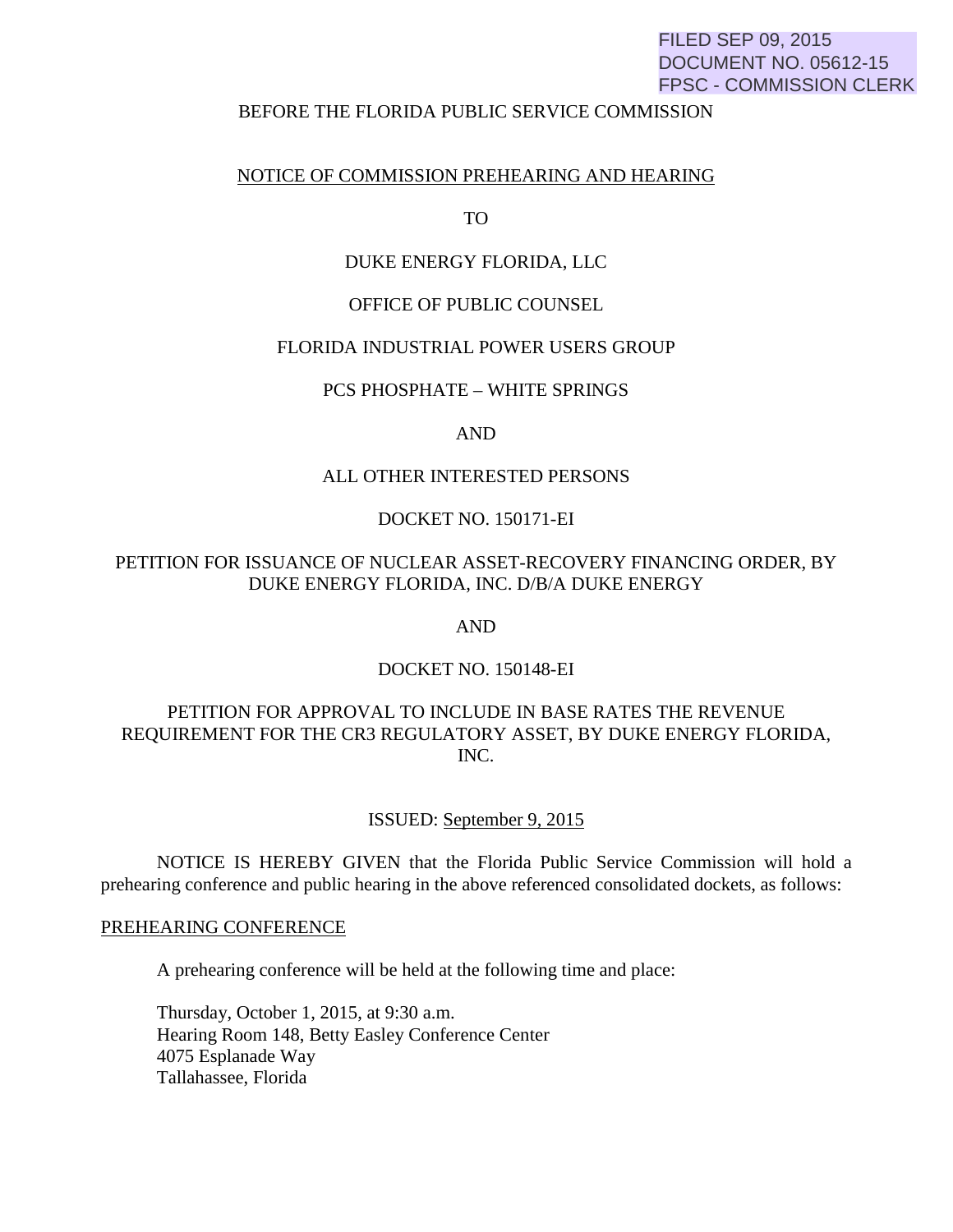# NOTICE OF COMMISSION HEARING AND PREHEARING DOCKET NOS. 150171-EI, 150148-EI PAGE 2

 The purpose of this prehearing conference is: (1) to define and limit, if possible, the number of issues; (2) to determine the parties' positions on the issues; (3) to determine what facts, if any, may be stipulated; (4) to dispose of any motions or other matters that may be pending; and (5) to consider any other matters that may aid in the disposition of this case.

### **HEARING**

Wednesday, October 14, 2015, at 9:30 a.m. Hearing Room 148, Betty Easley Conference Center 4075 Esplanade Way Tallahassee, Florida

 Thursday, October 15, 2015 and Friday, October 16, 2015 have also been reserved for continuation of the hearing, if needed. The starting time of the next day's session will be announced at the conclusion of the prior day. The hearing may be adjourned early if all testimony is concluded.

### PURPOSE AND PROCEDURE:

 The purpose of this hearing is to consider the petition of Duke Energy Florida, LLC for issuance of a nuclear asset-recovery financing order, the alternative petition of Duke Energy Florida, LLC for approval to include in base rates the revenue requirement for the CR3 regulatory asset, and any motions, stipulations, or other matters that may be pending at the time of the hearing. The Commission may rule on any such motions or stipulations from the bench or may take the matters under advisement.

 At the hearing, all parties shall be given the opportunity to present testimony and other evidence on the issues identified by the parties at the prehearing conference held on October 1, 2015. All witnesses shall be subject to cross-examination at the conclusion of their testimony.

 In accordance with the Americans with Disabilities Act, persons needing a special accommodation to participate at this proceeding should contact the Office of Commission Clerk no later than five days prior to the hearing at 2540 Shumard Oak Boulevard, Tallahassee, Florida 32399-0850, via 1-800-955-8770 (Voice) or 1-800-955-8771 (TDD), Florida Relay Service.

#### **JURISDICTION**

 This Commission is vested with jurisdiction over the subject matter of this proceeding by the provisions of Chapter 366, Florida Statutes. This proceeding will be governed by Chapter 366 in addition to Chapter 120, Florida Statutes, and Rules 25-6, 25-22, and 28-106, Florida Administrative Code.